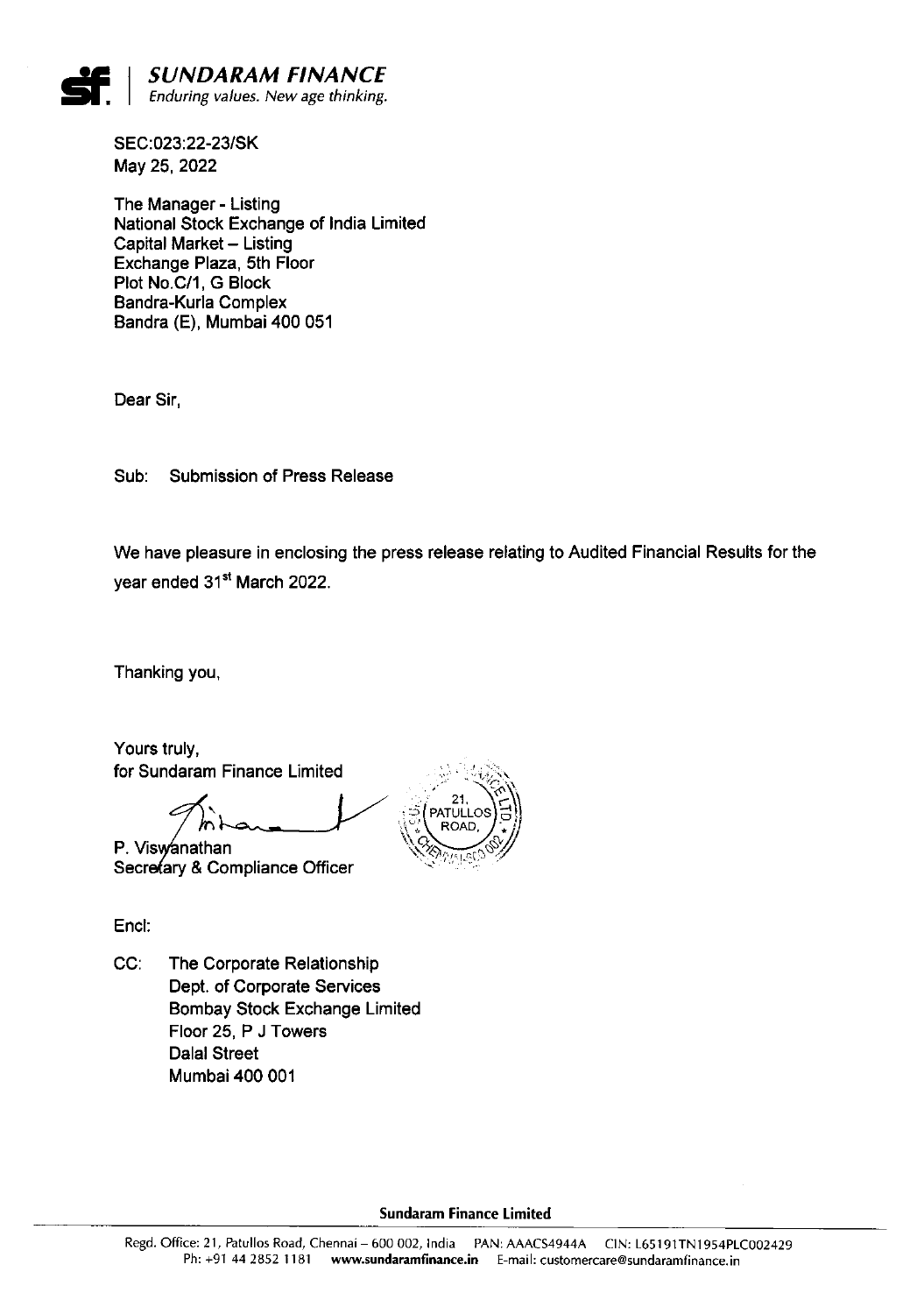

Enduring values. New age thinking.

### PRESS RELEASE

## Audited standalone & consolidated financial results for the quarter and vear ended March 31. 2022

Sundaram Finance Q4FY22 net profit up 43% at Rs. 299 crores and FY22 net profit up 12% at Rs. 903 crores

Disbursements for FY22 up by 13% (core business up by 23%) at Rs. 13,275 crores; disbursements for Q4FY2Z up 13% at Rs. 3751 crores

Gross Stage 3 assets at 2.19% (3.39% as of December 31, 2021) and Net stage 3 assets at 1.07% (2.09% as Of December 31, 2021)

ROA at 2.5% (2.3% in FY21) and Capital Adequacy Ratio at 24.2% (22.1% in FY21)

#### 100% final dividend (Rs.10 per share) declared

The Board of Directors of Sundaram Finance Ltd. (SFL) approved the audited standalone and consolidated financial results for the quarter and year ended March 31, 2022, at its meeting held on May 25, 2022, in Chennai.

"Overall economic activity improved in FY22 after a diffioult first quarter due to Wave 2 of the pandemic, and demand remained robust across segments in the rest of the year. We regained share across most asset classes and grew our core business by 23% year-on-year, closed the year with best-in-class asset quality levels despite adversity and delivered double digit profit growth. This balance, consistent with our philosophy of Growth with Quality & Profitability (GQP), provides us confidence and optimism as we head into FY23," said Harsha Viji, Executive Vice Chairman.

Disbursements for FY22 recorded a growth of 13% to Rs. 13,275 crores as compared to Rs. 11,742 crores registered in FY21. Adjusting for the ECLGS scheme disbursements, a one-time Covid dispensation, core business grew by 23% YOY in FY22. Gross Stage 3 assets as on March 31, 2022, stood at 2.19% with provision cover of 52% as against 1.84% as on March 31, 2021, with provision cover of 46%. Profit after tax for Q4FY22 grew 43% year-on-year to Rs. 299 crores while profit after tax for full year FY22 grew 12% to Rs. 903 crores as against Rs. 809 crores in FY21.

"With the pandemic seemingly behind us thanks to robust vaccination and improving immunity, we go into FY23 with tailwind from a strong close to FY22. While geopolitical tensions globally and consequent inflation domestically create near-term macroeconomic uncertainty, we are geared up to extend our market share across all asset classes while continuing to ensure industry-best asset quality & continued delivery of the Sundaram experience. In addition to our traditional strengths in commercial vehicle & passenger car segments, the areas that we have diversified and grown in the last few years - Construction Equipment, Tractors & Farm Equipment and SME financing - are strong growth drivers for us going forward," said Rajiv Lochan, Managing Director.

#### Sundaram Finance Limited

Regd. Office: 21, Patullos Road, Chennai – 600002, India PAN: AAACS4944A CIN: L65191TN1954PLC002429 Ph: +91 44 2852 1181 **WWW.sundaramfinance.in** Email: customercare@sundaramfinance.in

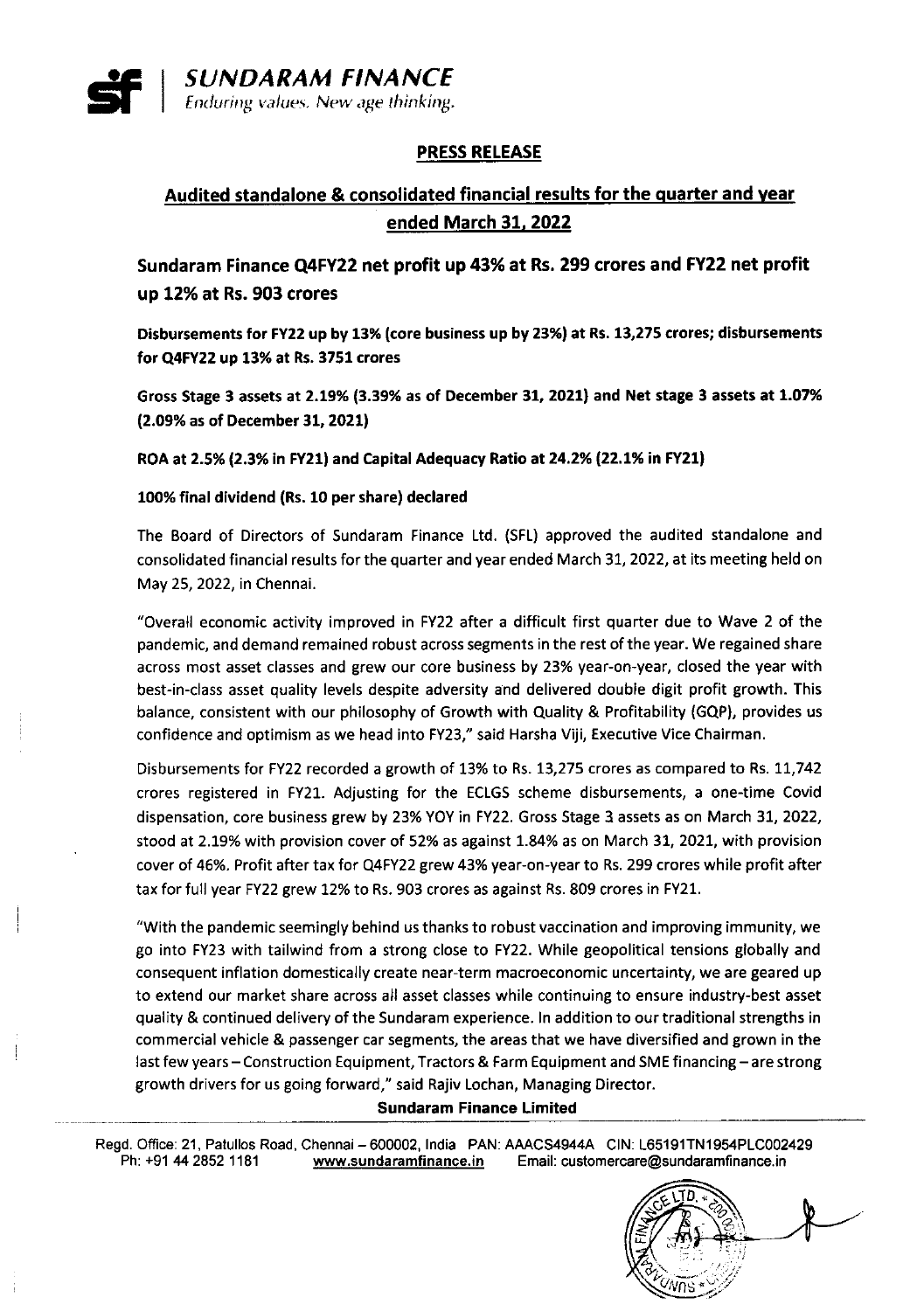# # SUNDARAM FINANCE Enduring values. New age thinking.

#### STANDALONE PERFORMANCE HIGHLIGHTS FOR Q4 & FY22

- Disbursements for Q4 FY22 was at Rs. 3,751 crores as compared to Rs. 3,305 crores in Q4 FY21. Adjusting for the pandemic induced ECLGS scheme, disbursements in Q4 FY22 grew 16% over Q4 FY21. Disbursements for FY22 recorded a growth of 13% to Rs.13,275 crores as against Rs.11,742 crores in FY21. Adjusting for the pandemic induced ECLGS scheme, core business disbursements grew 23% in FY22 compared to FY21.
- The assets under management stood at Rs. 29,532 crores as on 31<sup>st</sup> March 2022 as against Rs. 30.882 crores as on  $31<sup>st</sup>$  March 2021.
- Pursuant to RBl's notification on Resolution Framework 2.0 related of advances to customers, assets totalling Rs. 722 crores, about 2.48% of loan outstanding, were restructured during FY22. The total restructured assets under Covid package were Rs. 1,417 crores, about 4.85% of loan outstanding, as on  $31^{st}$  March 2022.
- Gross stage 3 assets as on 31<sup>st</sup> March 2022 stood at 2.19% with provision cover of 52% when compared to 1.84% with 46% provision cover as of  $31<sup>st</sup>$  March 2021. Net stage 3 assets as of 31<sup>st</sup> March 2022 closed at 1.07% as against 1.01% as of 31<sup>st</sup> March 2021.
- With a view to ensuring uniformity in the implementation of lRACP norms across all lending institutions, RBl vide its circular dated 12th November 2021 -''Prudential norms on Income Recognition, Asset Classification and Provisioning (lRACP) pertaining to Advances" has clarified the NPA norms for NBFCs. RBl vide its clarification dated February 15, 2022, has given time till September 30, 2022, for implementation of certain provisions relating to "lRACP" stipulated in their circular dated November 12, 2021. In line with the RBI clarification, the company would comply with the said Regulations effective  $01<sup>st</sup>$  October 2022. The Company continues to prepare the financial results in accordance with the applicable lnd-AS guidelines and maintains adequate ECL provisions as per lnd AS 109.

If the company had adopted the provisions of the 12<sup>th</sup> November circular from the RBI, the Gross and Net NPA would be 5.88% and 4.52% respectively. As the company has indicated earlier, the underlying business risk has not undergone any material change.

- Cost to income ratio closed at 30.92% in FY22 as against 30.55% in FY21.
- The deposit base stood at Rs. 4,103 crores as on  $31<sup>st</sup>$  March 2022, a net accretion of Rs. 82 crores over 31<sup>st</sup> March 2021.
- Profit after tax for FY22 closed at Rs. 903 crores (Rs. 809 crores in FY21), up 12%. Profit after tax for Q4 FY22 closed at Rs. 299 crores (Rs. 209 Crores in Q4 FY21), up 43%.
- Return on assets (ROA) for FY22 closed at 2.5% as against 2.3% for FY21. Return on equity (ROE) was at 13.82% for FY22 as against 13.80% for FY21. If we exclude investments in subsidiaries and group companies, core ROE was at 18.2% for FY22 as against 19.3% for FY21.

#### Sundaram Finance Limited

Regd. Office: 21, Patulios Road, Chennai – 600002, India PAN: AAACS4944A CIN: L65191IN1954PLC002429 Ph: +91 44 2852 1181 www.sundaramfinance.in Email: customercare@sundaramtinance.in

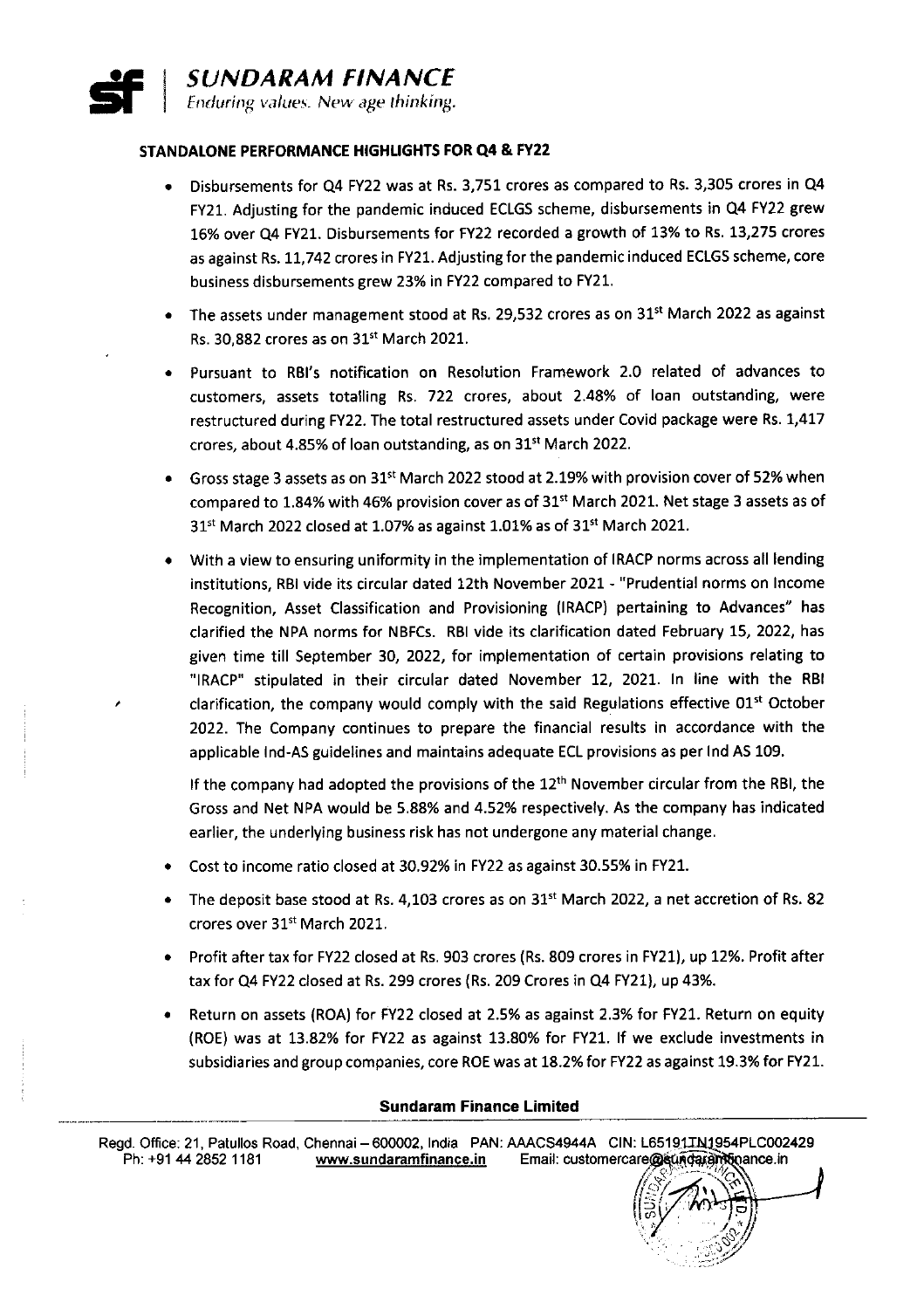

- Capital Adequacy Ratio stood at 24.2% (Tier  $I 17.3%$ ) as of 31<sup>st</sup> March 2022 compared to 22.1% (Tier I - 15.2%) as of 31<sup>st</sup> March 2021.
- The Company has declared final dividend of Rs.10 per share (100%). The dividend for the financial year FY 22 is Rs. 20 per share (200%) which includes interim dividend of Rs. 10 per share (100%).

#### CONSOLIDATED PERFORMANCE HIGHLIGHTS FOR Q4 & FY22

The consolidated results of SFL include the results of its standalone subsidiaries Sundaram Home Finance, Sundaram Asset Management and joint venture company Royal Sundaram General Insurance.

- The assets under management (AUM) in our lending businesses (Sundaram Finance & Sundaram Home) and general insurance business (Royal Sundaram) stood at Rs. 46,309 crores as on 31<sup>st</sup> March 2022 as against Rs. 46,772 crores as on 31<sup>st</sup> March 2021. The assets under management of our asset management business (Sundaram Mutual) stood at Rs. 53,860 crores as on 31<sup>st</sup> March 2022 as against Rs. 41,196 crores as on 31<sup>st</sup> March 2021.
- Consolidated profit after tax stood at Rs.1,173 crores for FY 22 as against profit after tax of Rs.1,165 crores in FY 21.

#### GROUP COMPANY PERFORMANCE HIGHLIGHTS

Our group companies continued to perform well in difficult business conditions.

- Sundaram Mutual closed the year ended 31st March 2022 with assets under management of Rs. 53,860 crores (over 85 % in equity) and consolidated profits from the asset management businesses grew from Rs. 55 crores in FY 21 to Rs. 72 crores in FY 22, an increase of 31%. During the financial year FY22, Sundaram Mutual successfully completed the integration of Principal Asset Management's business.
- Royal sundaram General Insurance, ourjoint venture with Ageas of Belgium, delivered Gross Written Premium of Rs. 2,966 crores in FY22, a 3% increase over Rs. 2,883 crores in FY21. The profit for FY22 was at Rs.172 crores as against Rs. 313 crores in FY21, the decrease being due to two main reasons: i) lower motor claims because of extensive nation-wide lockdowns in FY21, and ii) benefit on fair value of equity investments in FY21.
- Disbursements of sundaram Home Finance were up by 84% to Rs. 2,311 crores in FY22. The profit for FY22 was Rs. 168 crores as against Rs.192 crores in FY21.

#### Sundaram Finance Limited

Regd. Office: 21, Patullos Road, Chennai - 600002, India PAN: AAACS4944A CIN: L65191TN1954PLC002429 Ph: +91 44 2852 1181 www.sundaramfinance.in Email: customercare@sunderamfinance.in